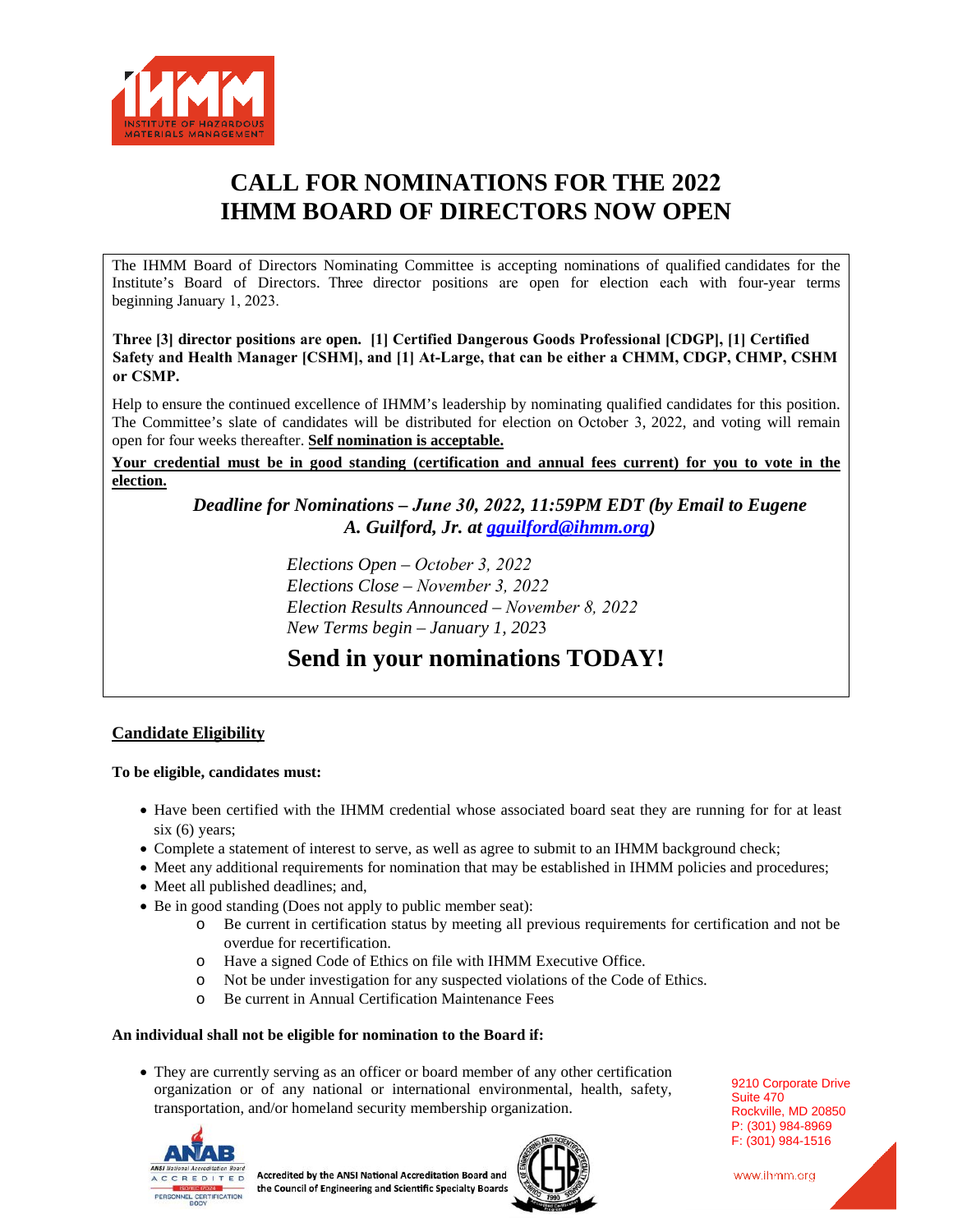• They are involved in activities that train or prepare candidates for any IHMM examination(s), unless he or she is willing to cease such activities for the duration of service on the Board and for a suitable period thereafter (in accordance with the latest approved IHMM policies and procedures).

## **Board Duties and Responsibilities**

The Board shall be responsible for the governance of IHMM, including establishing overall direction of IHMM, appointment of the Executive Director, policy-making, and financial management.

- In executing its responsibility to govern IHMM, the Board shall, individually and collectively, act in good faith in all matters to assure the ongoing administration of credible credentialing programs.
- The Board has ultimate authority and responsibility for all policies related to granting, maintaining, suspending, withdrawing, and changing the scope of certification.
- Directors shall understand and accept their fiduciary responsibility to IHMM, the Board of Directors itself, certificants and the consumer public.
- Each member of the Board shall execute his or her responsibility in conformance with these Bylaws, established IHMM policies and procedures, the Code of Ethics, and the Volunteer Code of Conduct.

#### **Board Member Term of Service**

- The Directors shall serve staggered four-year terms in accordance with the latest approved policies and procedures.
- The maximum number of consecutive terms any Director may serve on the Board shall be limited to two (2).
- A Director who has previously served two consecutive terms on the Board shall become eligible to run again after one full term (4 years) off the Board.

## **Board Meetings**

- The Annual Meeting of the Board is held during the fourth quarter or each year, usually in December.
- Additional meetings are usually held during the third month of each quarter, or as requested by the Chair or a majority of the Directors.
- Meetings are usually held at IHMM's offices in Rockville, MD, to help facilitate travel for Board members.
- Meetings are usually scheduled on a Friday from 8:30 a.m. to 3 p.m.
- IHMM covers and/or reimburses travel and lodging expenses associated with attending board meetings.

#### **Conflict of Interest**

- No Board member shall use his or her position, or the knowledge gained there from, in such a manner that is a conflict of interest between the interests of the organization and his or her personal interests.
- Each board member shall place the interest of the organization foremost in any dealings with the organization and has a continuing responsibility to comply with the requirements of this policy. Board members must agree to uphold the policy on Conflict-of-Interest as a condition of service.

#### **Fiduciary Responsibility**

- Each board member shall conduct his or her duties in a manner that is trustworthy and reflective of good stewardship.
- Directors must understand and accept their fiduciary responsibility to act in good faith on behalf of IHMM.
- Members of the Board shall abide by the policies and procedures of IHMM as a condition of service.